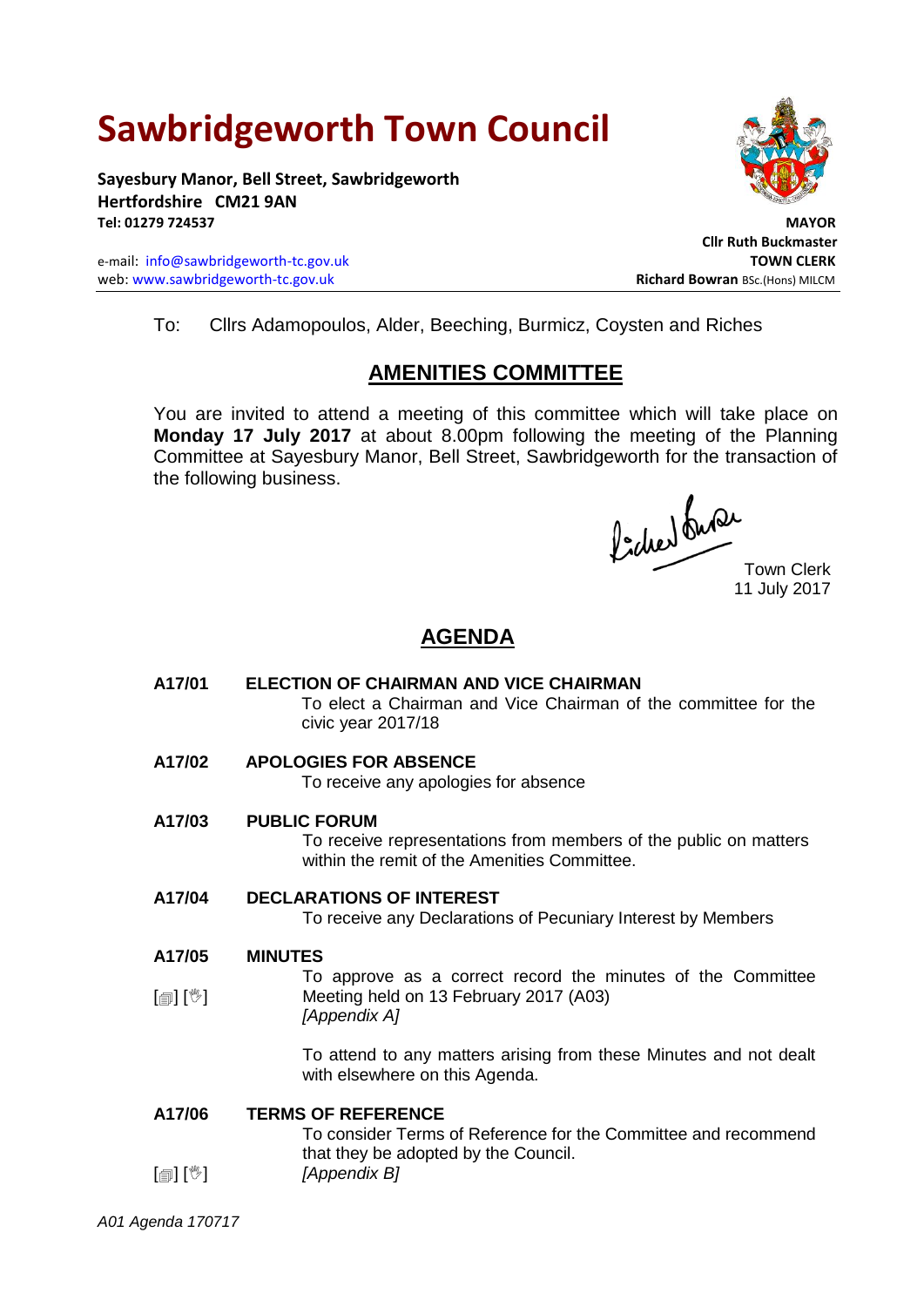#### **A17/06 ALLOTMENTS**

To report on matters relating to Allotments

- Allotment Association
- Water supplies
- Bullfields
- Southbrook
- Vantorts
- Bellmead
- Waiting list

#### **A17/07 CEMETERY**

To report on matters relating to the Town Cemetery

- Inspections
	- Compliance with Regulations
- **Maintenance** 
	- **•** Equipment
	- Sub-contractors
	- Benches
- Development
	- Marketing

#### **A17/08 FOOTPATHS & OPEN SPACES**

- To report on matters relating to Footpaths and Open Spaces
	- Bullfields
		- Inspection and maintenance
			- Play equipment
			- Litter clearance
			- Grass cutting
	- West Road
		- Inspection and maintenance
			- Play equipment
			- Litter clearance
			- Grass cutting
	- Other areas
		- Bell Street flower beds
			- Maintenance
			- Infestations
		- London Road flower beds
			- Maintenance
	- Town Green
		- Update report
	- Fair Green
		- Development
		- **Maintenance**
	- Footpaths
		- General state
	- Rivers Heritage Orchard
		- Update report on licencing obligations
		- Volunteer group
		- Grass cutting